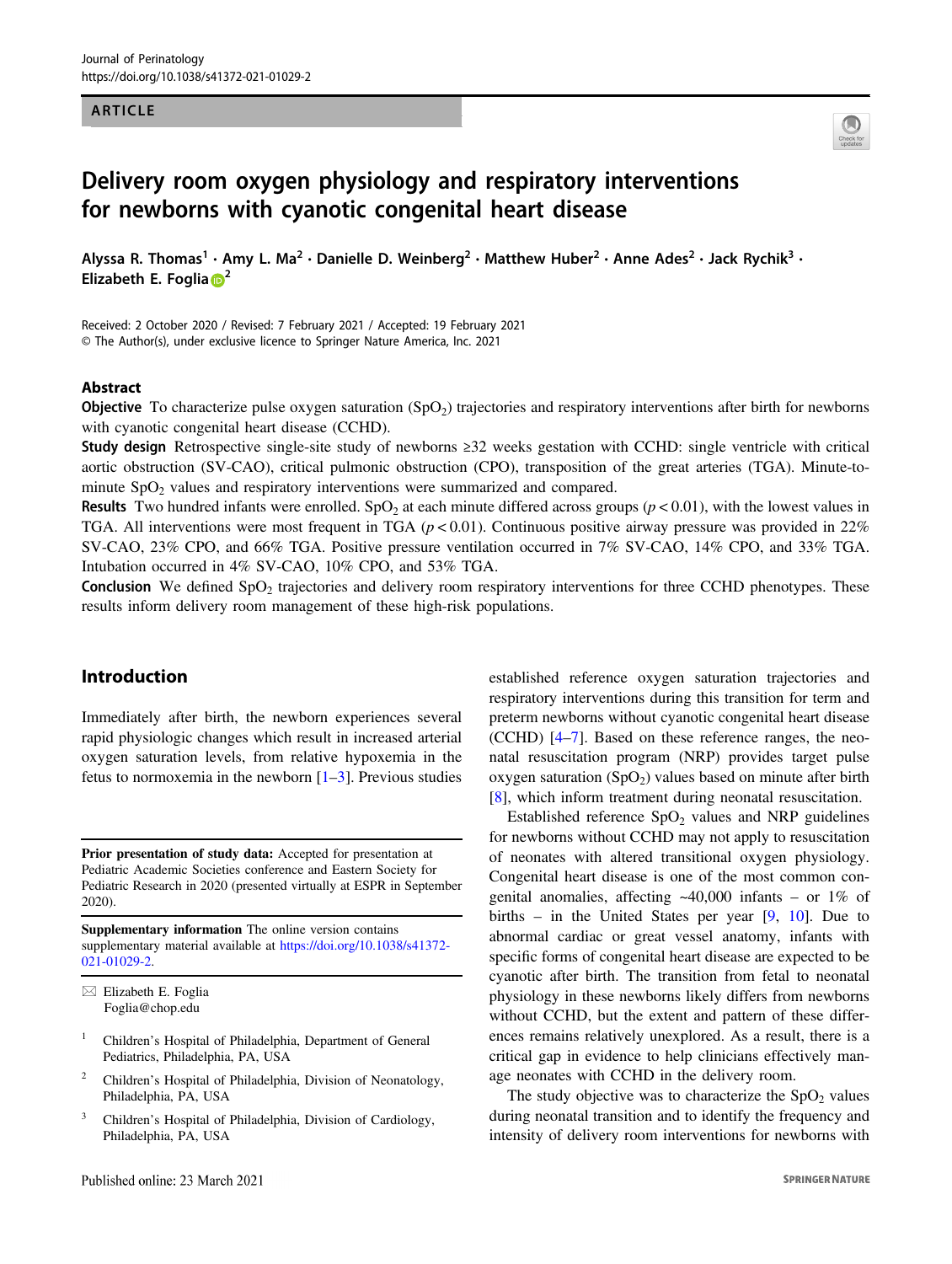CCHD. We hypothesized that infants with CCHD have distinct  $SpO<sub>2</sub>$  trajectories during the transitional period immediately after birth compared to newborns without CCHD. Likewise, we anticipated that newborns with CCHD receive more delivery room respiratory interventions compared to newborns without CCHD.

## Patients and methods

## Study design

This retrospective single-site study was conducted at the Children's Hospital of Philadelphia, a pediatric quaternary care center with a level IV neonatal intensive care nursery. In this hospital, infants with prenatally diagnosed congenital anomalies, including congenital heart defects, are born in a dedicated delivery unit with ~450 births per year. This study was deemed exempt for review by the Children's Hospital of Philadelphia institutional review board.

Study subjects were identified from a registry of all infants with congenital heart disease born in the hospital. We enrolled infants born at ≥32 weeks gestation between March 1, 2016 and December 31, 2018 with prenatally diagnosed congenital cardiac disease expected to experience a mixing physiology of systemic and pulmonary circulation resulting in cyanosis at birth. Based on the detailed anatomy of the underlying cardiac diagnosis on the most recent fetal echocardiogram obtained before birth, we grouped eligible infants into three categories. Subjects were grouped by shared cardiovascular physiology to be inclusive of anatomic variability within common physiological patterns, which would be anticipated to have similar responses to immediate postnatal transition.

These groups were:

- 1. Single ventricle physiology with critical aortic obstruction (referred to in the text as SV-CAO; such as hypoplastic left heart syndrome (HLHS) or HLHS variants); a common physiology of mixing of the systemic and pulmonary venous returns in a single ventricle, with ductus arteriosus flow supporting the systemic arterial circulation.
- 2. Critical pulmonic obstruction with either single or two ventricle physiology (referred to in the text as CPO; such as pulmonary atresia with intact ventricular septum, tricuspid atresia, or tetralogy of Fallot with severe pulmonary stenosis or pulmonary atresia); a common physiology of either single ventricle or twoventricle intracardiac mixing of systemic and pulmonary venous returns with ductus arteriosus flow shunting into or supporting pulmonary blood flow.
- 3. Transposition of the great arteries physiology (referred to in the text as TGA; including TGA or

TGA-like physiology such as double outlet right ventricle with subpulmonic ventricular septal defect); a common physiology in which systemic venous return is directed or streamed to the systemic arterial circulation and pulmonary venous return is directed or streamed into the pulmonary arterial circulation with the two circulations not in series but in parallel.

We excluded infants with major non-cardiac congenital anomalies expected to alter typical cardiopulmonary transition and infants with missing resuscitation records. Infants intubated in the first 10 min after birth or without any recorded pulse oxygen saturation data in the first 10 min after birth were excluded from the pulse oximetry analysis.

#### Resuscitation guidelines

In our hospital, newborns are stabilized in a dedicated resuscitation suite to support respiratory transition and establish vascular access prior to transfer to the intensive care unit. The resuscitation teams use standardized care guidelines for infants with CCHD based on anticipated disease severity and hemodynamic instability at birth. These guidelines were consistent throughout the study period. The policy during this study period was to place the pulse oximetry sensor on the right hand for all neonates.

For infants with anticipated postnatal cyanosis, our sitespecific guidelines indicate an ultimate desirable goal preductal (right hand)  $SpO<sub>2</sub>$  of 75–85%. For infants with TGA, our site-specific guidelines recommend initiating respiratory support with supplemental oxygen administration or continuous positive airway pressure (CPAP) if the  $SpO<sub>2</sub>$ remains below 75% at 5 min after birth. Furthermore, endotracheal intubation is recommended by 15–20 min after birth for infants below the target  $SpO<sub>2</sub>$  range. Providers apply the NRP algorithm for decisions around provision of additional support, such as positive pressure ventilation (PPV) for apnea or bradycardia. Delayed cord clamping was not routinely practiced during the study period.

#### Data sources

We abstracted all data from the maternal and infant medical records.  $SpO<sub>2</sub>$  values from the vital sign monitor were documented in the record by a recording nurse in real-time at the time of resuscitation. The heart rate at the first clinical assessment, as obtained via auscultation or cardiac monitoring, and the first time at which the heart rate was recorded as greater than 100 beats per minute were also abstracted from delivery room records. We collected data for the occurrence, timing, and duration of all interventions performed in the resuscitation suite after birth, including supplemental oxygen, non-invasive CPAP, PPV, intubation,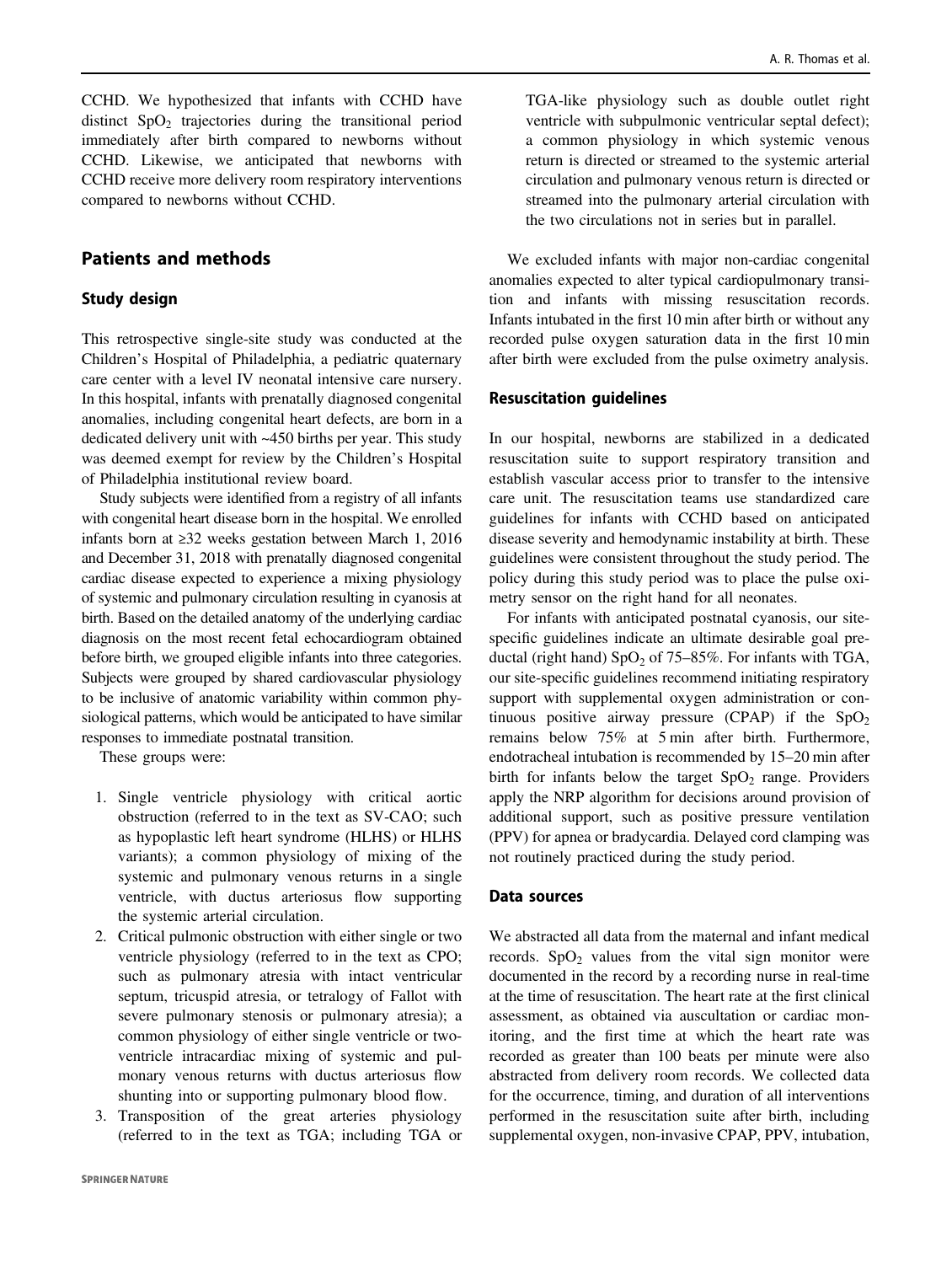and medication administration. Study data were collected and managed using REDCap electronic data capture tools hosted at the Children's Hospital of Philadelphia [\[11](#page-7-0), [12](#page-7-0)].

#### Statistical analysis

The infant characteristics and interventions performed were presented using standard summary statistics. Data were summarized for each diagnostic group. The timing of  $SpO<sub>2</sub>$ data was calculated relative to time of birth, which was defined as the point at which the infant's head and body are entirely expelled from the mother. For study purposes, time of birth was considered "time zero." Due to paucity of data points in the first 2 min after birth, we presented  $SpO<sub>2</sub>$  data starting from 3 min after birth.

Delivery room interventions and minute-to-minute  $SpO<sub>2</sub>$ values were compared across and between diagnostic groups using Chi-square test and Fisher's exact test for categorical data and Kruskal-Wallis test and Wilcoxon Rank Sum test for continuous measures. As these were exploratory analyses, no corrections were made for multiple comparisons.

Smoothed conditional curves of the 25th, 50th, and 75th percentiles for pre-ductal  $SpO<sub>2</sub>$  values for minutes 3–10 after birth were plotted for each diagnostic group using R version 3.6.3 [\[13](#page-7-0)]. The curves were generated from the discrete  $SpO<sub>2</sub>$  values measured at each minute after birth using local weighted regression. For comparison, the 25th, 50th, and 75th percentile values for  $SpO<sub>2</sub>$  at each minute reported for infants without CCHD by Dawson et al. [[4\]](#page-7-0). were overlaid. In post-hoc analysis, we also generated a combined figure of the CPO and SV-CAO groups (Fig. S1).

### Results

There were 208 infants ≥32 weeks gestation with eligible prenatally diagnosed cardiac lesions born during the study period. Of these, 5 were excluded due to concurrent major congenital anomalies (including congenital diaphragmatic hernia and giant omphalocele), and 3 were excluded due to missing resuscitation records, leaving 200 enrolled infants. Of these, 196 infants were included in the analyses of pulse oximetry data. Three infants were excluded from pulse oximetry analyses for absent  $SpO<sub>2</sub>$  data in the first 10 min after birth and 1 infant was excluded based on endotracheal intubation and need for urgent mechanical ventilation within 10 min after birth.

The mean gestational age for all groups was 38 weeks, with 50% of all infants born via Caesarean section (Table [1\)](#page-3-0). Documentation regarding delayed cord clamping was inconsistent and therefore this information is not reported. There were 68 infants with diagnoses consistent with SV-CAO, 74 infants with CPO, and 58 infants with TGA physiology. Initial heart rates were greater than 100 beats per minute in 93% of SV-CAO, 93% of CPO, and 90% of infants with TGA physiology respectively.

The  $SpO<sub>2</sub>$  trends from minutes 3–10 after birth are presented for each diagnostic group in Fig. [1](#page-4-0)A–C. Infants with SV-CAO and infants with CPO contributed a median of 2 (IQR 2–3)  $SpO<sub>2</sub>$  data points, while infants with TGA physiology contributed a median of 3 data points (IQR 2–4). The TGA group had lower pulse oximetry values at each time point (Table [2\)](#page-5-0). Three-way comparison of all CCHD groups showed significant differences in minute-to-minute  $SpO<sub>2</sub>$  values at  $p < 0.01$ . Comparisons of each group separately to TGA showed significant differences in SpO<sub>2</sub> values at each minute (all  $p < 0.01$  for CPO v TGA and all  $p < 0.02$  for SV-CAO v TGA). Pairwise comparison of the SV-CAO group to CPO group showed no significant differences ( $p > 0.05$ ) in SpO<sub>2</sub> values at each minute after birth.

Infants with TGA physiology received supplemental oxygen and non-invasive respiratory interventions more frequently than the infants in the SV-CAO and the CPO groups (Table [3\)](#page-5-0). There were no significant differences detected in the frequency of non-invasive respiratory support or supplemental oxygen provided to the SV-CAO compared to the CPO group. Significantly more infants with TGA physiology underwent endotracheal intubation in the resuscitation suite (53%) compared to infants with CPO (10%) or SV-CAO (4%) ( $p < 0.01$ ). Intubations in the TGA group occurred at a median of 24 (IQR 18–35) minutes after birth.

# **Discussion**

Congenital heart disease is one of the most common congenital anomalies, affecting 40,000 infants per year in the United States [[9,](#page-7-0) [10](#page-7-0)]. Despite this prevalence, limited data are available to inform delivery room management of infants with congenital cardiac anomalies. Our study reports transitional  $SpO<sub>2</sub>$  values and respiratory interventions performed among infants with CCHD. Infants with CCHD across three different physiological categories had lower pulse oximetry values at birth and throughout the transitional period compared to previously published  $SpO<sub>2</sub>$  trends in infants without congenital heart disease. A significantly higher proportion of infants with TGA physiology received respiratory interventions compared with infants with SV-CAO or CPO, both during the first 10 min after birth and throughout stabilization.

The etiology of the relative hypoxemia and cyanosis in each group differs. The most severe deprivation of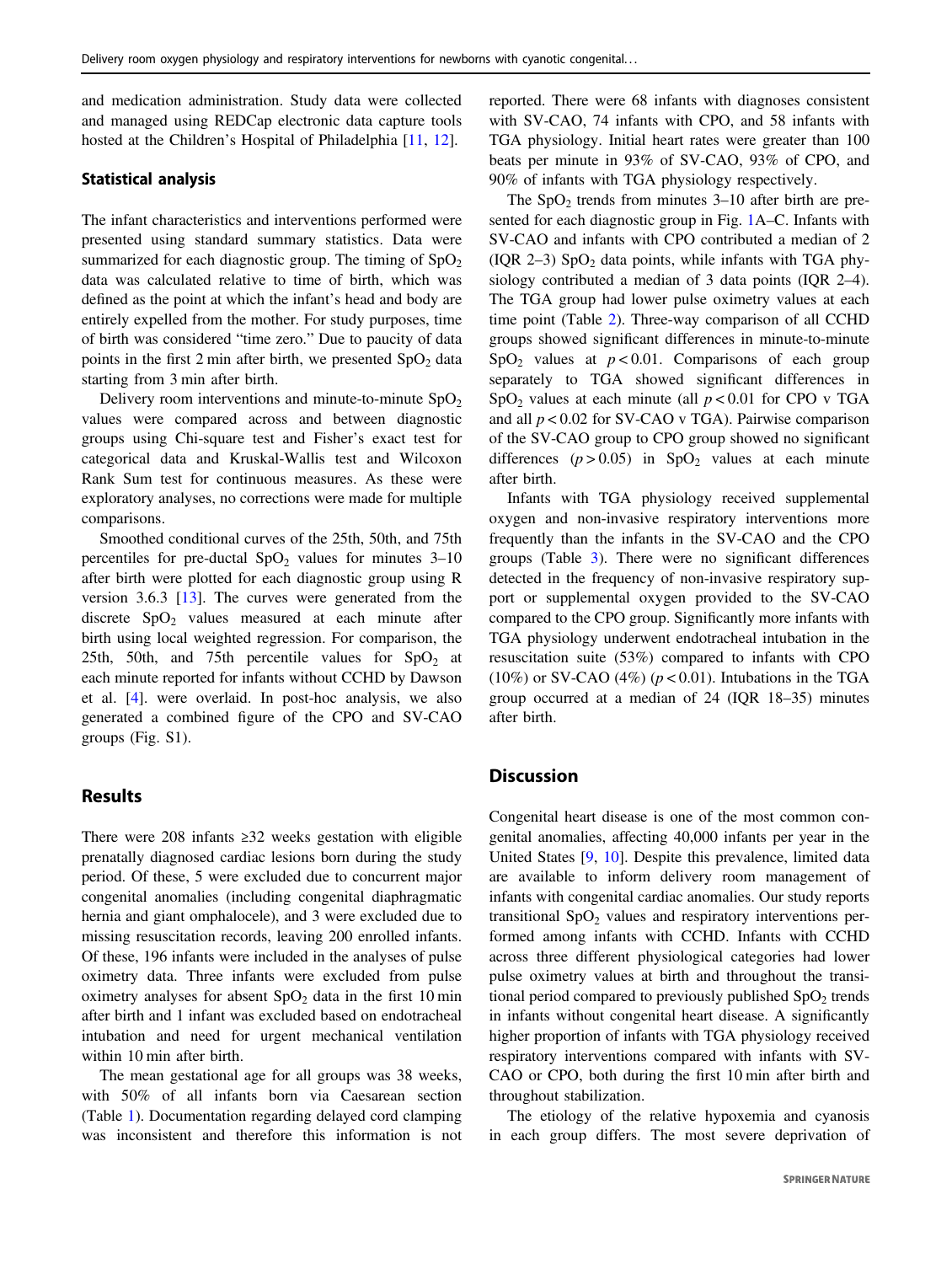#### Single ventricle-critical aortic obstruction  $N = 68$ Critical pulmonic obstruction  $N = 74$ Transposition of the great arteries physiology  $N = 58$ Gestational age (GA), wk, mean (SD) 38.8 (1) 38.2 (1.7) 38.8 (1) Preterm (32–36 wk),  $N$  (%) 3 (4) 12 (16) 3 (5) Birth weight, grams, mean (SD) 3228 (482) 3003 (627) 3380 (515) Birth weight <10th percentile for GA,  $N$  (%) 8 (12) 10 (14) 2 (4) Male sex,  $N (\%)$  46 (68) 42 (57) 42 (72) Race,  $N$  (%) Black or African-American  $8(12)$  13 (18)  $4(7)$ White 35 (47) 35 (60) All others 18 (27) 26 (35) 19 (33) Hispanic ethnicity,  $N(\%)$  8 (12) 19 (26) 8 (14) Singleton,  $N$  (%) 68 (100) 69 (93) 57 (98) Caesarean delivery,  $N(\%)$  38 (56) 36 (49) 36 (49) 26 (45) Maternal systemic opioid or benzodiazepine during labor,  $N$  (%)  $2(3)$  1 (1) 1 (2) Maternal general anesthesia,  $N(\%)$  3 (4) 3 (4) 2 (3) 0 (0) Subjects with first recorded HR > 100 bpm,  $N(\%)$ 63 (93) 69 (93) 52 (90) Min from birth to first recorded HR  $> 100$  bpm, median (IQR)  $1(1-3)$   $2(0-3)$   $2(1-3)$ Apgar score at 1 min, median (IQR)  $8(8-8)$   $8(8-8)$   $8(7-8)$ Apgar score at 5 min, median (IQR) 9 (8–9) 9 (8–9) 8 (8–9)

GA gestational age,  $bpm$  beats per minute,  $IQR$  interquartile range, SD standard deviation.

oxygenated blood delivery occurs in TGA as a result of ineffectual parallel circulation. Infants with CPO experience hypoxemia in the setting of decreased pulmonary blood flow, while infants with SV-CAO experience oxygenated blood flow deprivation due to mixing of the systemic and pulmonic circulations delivered to the systemic arterial circulation. We anticipate that these individual physiologies and their unique cardio-pulmonary patterns likely lead to the  $SpO<sub>2</sub>$  trends we describe during physiologic postnatal transition. To our knowledge there are no published data specifically reporting the  $SpO<sub>2</sub>$  values during this transitional period for any of these groups. While we found that TGA infants experience a significantly different  $SpO<sub>2</sub>$ trajectory compared to the other groups, the  $SpO<sub>2</sub>$ values did not differ significantly between the CPO and SV-CAO groups.

These  $SpO<sub>2</sub>$  trajectories should be interpreted in the context that many infants received supplemental oxygen and respiratory interventions during this time frame. Given the frequency of respiratory interventions performed, it would be difficult to generate an unaided or "natural"  $SpO<sub>2</sub>$ trajectory in these populations. However, by combining the  $SpO<sub>2</sub>$  trends of many infants with similar cardiac physiology, these trajectories provide context for clinicians on expected trends based on resuscitations at a high-volume

<span id="page-3-0"></span>Table 1 Infant characteristics.

center. Even with these respiratory interventions in place, the infants with CCHD were nearly uniformly hypoxemic compared to the Dawson subjects.

Other perinatal factors may influence oxygenation trends, including mode of delivery and delayed cord clamping. Previous studies have shown that infants born via Cesarean section had significantly lower  $SpO<sub>2</sub>$  values in the first 5 min after birth compared to infants born vaginally.<sup>45</sup> In our study, 50% of all subjects were born through Cesarean section, compared to 48% of infants in the Dawson study [\[4](#page-7-0)] and 31.9% of infants born in the US annually [\[14](#page-7-0)]. In a recent study, term newborns who underwent delayed cord clamping for longer than 60 s had higher  $SpO<sub>2</sub>$  values in the first 5 min after birth compared to the Dawson values [[15\]](#page-7-0). Delayed cord clamping was not routinely performed in this unit during the study period.

Infants in all CCHD groups more frequently received delivery room respiratory interventions compared with infants without CCHD. The frequency of PPV ranged from 7 to 33% in our CCHD groups, compared with reported delivery room PPV rates of 2.3–6% among newborns without CCHD [[16](#page-7-0)–[18\]](#page-7-0). Likewise, 22–66% of infants in each group received CPAP in our study, compared to 2.6% of majority term newborns without CCHD in a recent study [[17\]](#page-7-0). Finally, 53% of infants in our TGA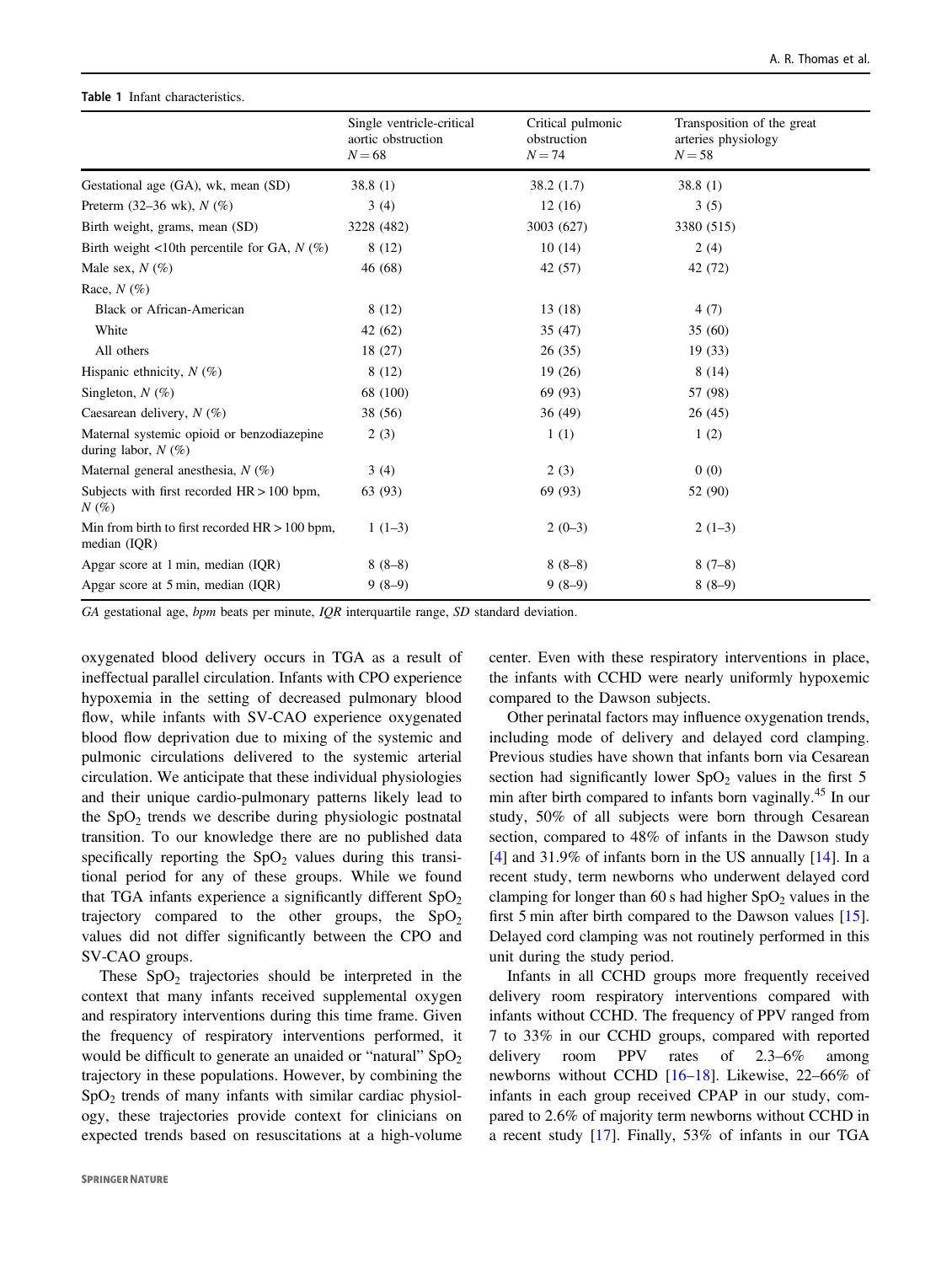<span id="page-4-0"></span>

Fig. 1 The 25th, 50th, and 75th pre-ductal SpO<sub>2</sub> percentiles up to 10 minutes after birth for infants within each sub-group of CCHD. Data from published reference ranges reported by Dawson et al. [[4](#page-7-0)] are overlaid for comparison. A Infants with single ventricle - critical aortic obstruction (SV-CAO;  $n = 68$ ). **B** Infants with single or two ventricle—critical pulmonic obstruction (CPO;  $n = 72$ ). **C** Infants with transposition of the great arteries (TGA) physiology ( $n = 56$ ).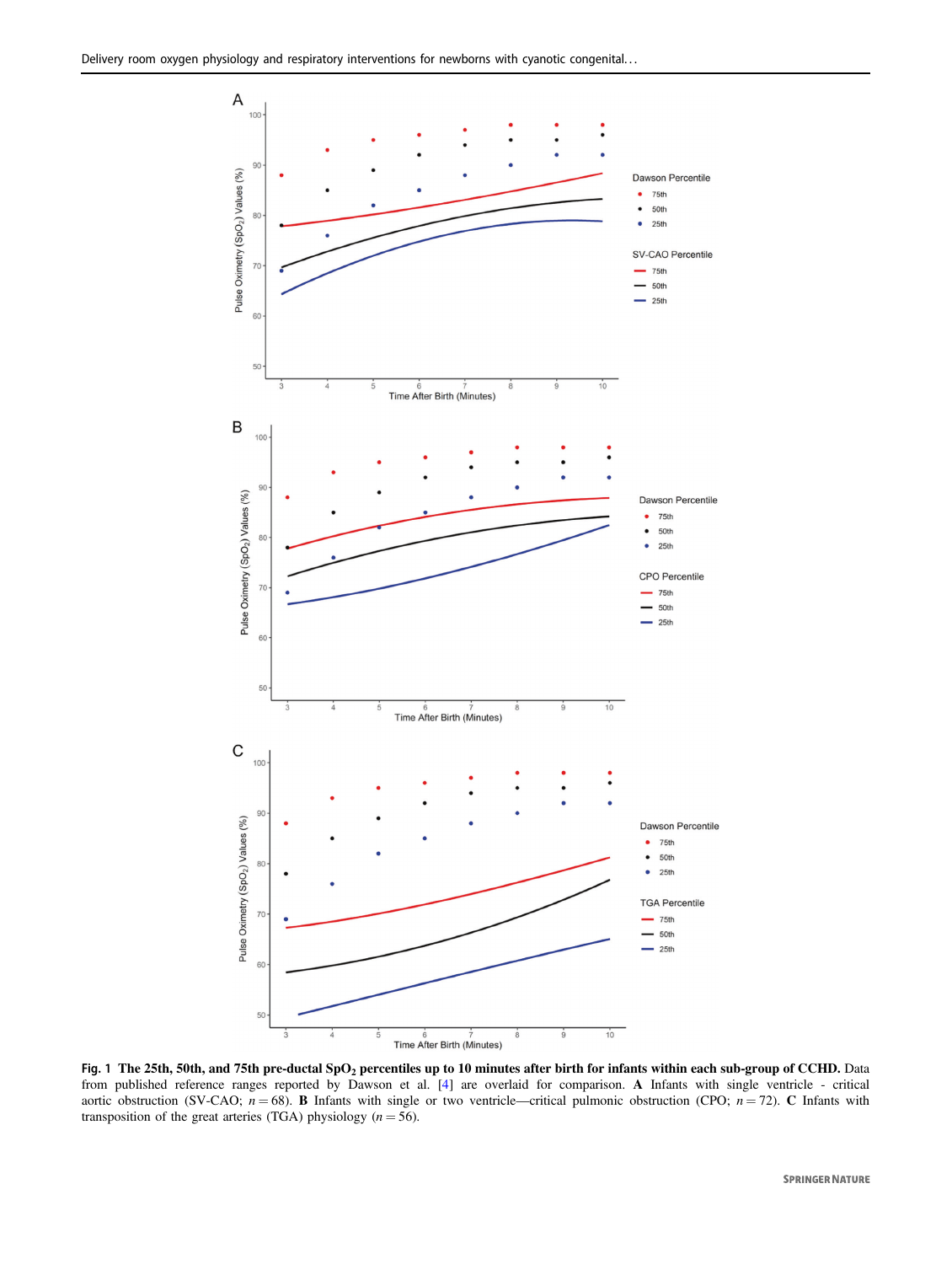<span id="page-5-0"></span>Table 2  $SpO<sub>2</sub>$  values at 3-10 min after birth.

| $SpO2$ %, Median (IQR) |                           |                                                             |                                              |                                                               |  |  |
|------------------------|---------------------------|-------------------------------------------------------------|----------------------------------------------|---------------------------------------------------------------|--|--|
| Time<br>after birth    | Dawson $[4]$<br>$n = 468$ | Single ventricle-critical<br>aortic obstruction<br>$n = 68$ | Critical pulmonic<br>obstruction<br>$n = 72$ | Transposition of the great<br>arteries physiology<br>$n = 56$ |  |  |
| $3 \text{ min}$        | 78 (69–88)                | 70 (66–79) $(n=29)^{a}$                                     |                                              | 72 (68–76) $(n = 28)$ 58 (51–70) $(n = 18)$                   |  |  |
| 4 min                  |                           | $85(76-93)$ 72 $(67-77)$ $(n = 19)$                         |                                              | 77 (67–84) $(n = 24)$ 61 (51–66) $(n = 28)$                   |  |  |
| $5 \,\mathrm{min}$     | $89(82-95)$               | 77 (72–81) $(n = 20)$                                       |                                              | 74 (72–80) $(n = 24)$ 63 (53–68) $(n = 22)$                   |  |  |
| 6 min                  | $92(85-96)$               | 77 (74–80) $(n = 15)$                                       |                                              | 82 (67–86) $(n = 21)$ 64 (58–70) $(n = 25)$                   |  |  |
| $7 \text{ min}$        | 94 (88–97)                | 80 (78–85) $(n = 19)$                                       |                                              | 81 (77–84) $(n = 23)$ 65 (59–78) $(n = 23)$                   |  |  |
| 8 min                  | 95 (90–98)                | 81 (79–84) $(n=27)$                                         |                                              | 83 (78–89) $(n = 14)$ 69 (60–77) $(n = 12)$                   |  |  |
| 9 min                  | $95(92-98)$               | 84 (82–89) $(n = 15)$                                       |                                              | 82 (81–85) $(n = 15)$ 74 (65–80) $(n = 14)$                   |  |  |
| $10 \,\mathrm{min}$    | 96 (92–98)                | 83 (77–87) $(n=8)$                                          |                                              | 85 (81–89) $(n = 19)$ 77 (64–80) $(n = 19)$                   |  |  |

Three-way comparison of  $SpO<sub>2</sub>$  values across all three CCHD groups:  $p < 0.01$  at all time points.

In two group comparisons: SV-CAO versus TGA:  $p < 0.02$  for all time points; CPO group versus TGA:  $p < 0.01$  for all time points; SV-CAO versus CPO:  $p > 0.05$  for all time points.

 $SpO<sub>2</sub>$  pulse oxygen saturation, *IOR* interquartile range.

 $a_n =$  number of SpO<sub>2</sub> values recorded at that time point.

Table 3 Respiratory support provided during stabilization.

| Respiratory Intervention                                                   | Single ventricle-critical aortic<br>obstruction<br>$n = 68$ | Critical pulmonic<br>obstruction<br>$n = 74$ | Transposition of the great arteries<br>physiology<br>$n = 58$ | $*P$    |
|----------------------------------------------------------------------------|-------------------------------------------------------------|----------------------------------------------|---------------------------------------------------------------|---------|
| $FiO_2 > 21\%$ given in first 10 min after birth, $N(\%)$                  | 10(15)                                                      | 16/72(22)                                    | $42/56$ $(75)^a$                                              | < 0.001 |
| $FiO_2 > 21\%$ given at any time while in<br>resuscitation suite, $N(\%)$  | 12(18)                                                      | 22(30)                                       | 45 $(78)^{a}$                                                 | < 0.001 |
| Non-invasive CPAP in first 10 min after birth,<br>$N(\%)$                  | 13 (19)                                                     | 10/72(14)                                    | $32/56$ $(57)^a$                                              | < 0.001 |
| Non-invasive CPAP at any time in resuscitation<br>suite, $N(\%)$           | 15(22)                                                      | 17(23)                                       | 38 $(66)^a$                                                   | < 0.001 |
| Non-invasive PPV in first 10 min after birth, $N(\%)$                      | 4(6)                                                        | 8/72(11)                                     | $12/56$ $(21)^{b}$                                            | 0.03    |
| Non-invasive PPV at any time in resuscitation<br>suite, $N(\%)$            | 5(7)                                                        | 10(14)                                       | $19(33)^{a}$                                                  | < 0.001 |
| Intubated within first 10 min after birth, $N(\%)$                         | 0(0)                                                        | 1/72(1)                                      | 0(0)                                                          | 0.42    |
| Intubated at any time in resuscitation suite, $N(\%)$                      | 3(4)                                                        | 7(10)                                        | 31 $(53)^{a}$                                                 | < 0.001 |
| If intubated: minute after birth intubation was<br>performed, median (IOR) | 49 (36-54)                                                  | 27 (16-58)                                   | $24(18-35)$                                                   | 0.43    |

For all interventions,  $p > 0.05$  for comparisons between SV-CAO and CPO.

 $FiO<sub>2</sub>$  fraction of inspired oxygen, CPAP continuous positive airway pressure, PPV positive pressure ventilation, IQR interquartile range.

\*P values for comparison between all three groups.

 ${}^{a}P$  < 0.01 between TGA and SV-CAO *and* between TGA and CPO.

 $bP < 0.05$  between TGA and SV-CAO only.

group were intubated following site-specific guidelines, compared to 0.4-2% of term or near-term newborns [\[17](#page-7-0), [19](#page-7-0)]. The high frequency of respiratory support provided to all groups of CCHD infants, in particular newborns with TGA physiology, as reported here, might guide delivery room planning, such as the presence of individuals with airway skills.

The provision of supplemental  $FiO_2$ , non-invasive respiratory support, and frequent intubation in our study likely reflect a combination of delivery room management following NRP recommendations in addition to our sitespecific guidelines, which suggest the goal of achieving preductal oxygen saturation values of 75–85% for infants with expected mixing physiology. The rationale for our practice guidelines is to achieve a balanced circulation with 1:1 systemic and pulmonary flow using supplemental oxygen and respiratory supports to affect the relative resistance of the systemic and pulmonary vascular beds [\[20](#page-7-0)]. However, the ideal physiologic oxygen saturation values during the first 10 min after birth in infants with CCHD are unknown.

Established prenatal risk stratification protocols using sequential prenatal echocardiograms can identify infants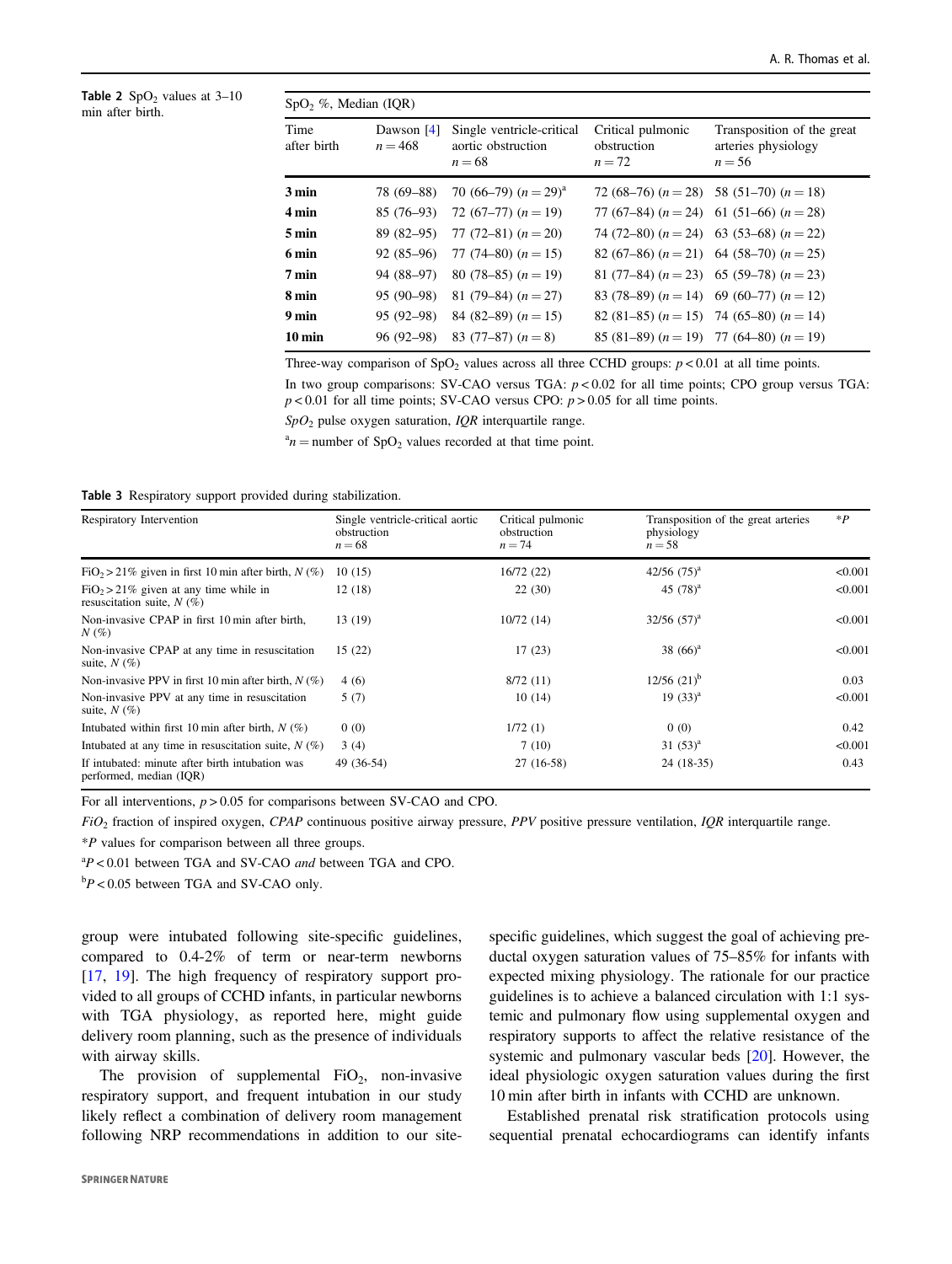with CCHD at risk of hemodynamic instability during the postnatal transition [[21,](#page-7-0) [22\]](#page-7-0). These protocols set the stage for delivery room planning, such as predicting how urgently an infant may need prostaglandin initiation, cardiac catheterization, or transfer to a specialized center. Once the infant with CCHD has been stratified by expected risk, continued clinical assessment after birth is required to ensure the newborn is transitioning safely. Targeted  $SpO<sub>2</sub>$  values for each minute after birth are included in neonatal resuscitation program guidelines and inform clinical assessments and interventions during delivery room resuscitation. Percentile values allow providers to recognize how the individual patient's clinical trends relate to the context of a large group of patients with similar physiology. Because published  $SpO<sub>2</sub>$  norms do not apply to infants with CCHD, we sought to describe oxygenation trends for each CCHD subpopulation. These data may guide clinicians who care for these infants in the delivery room to assess whether an infant with a particular defect is transitioning as anticipated immediately after birth. Deviations from anticipated  $SpO<sub>2</sub>$ trajectories may indicate impaired transition or concurrent pulmonary disease. Early recognition would allow clinicians to provide timely and effective resuscitation including further work-up and interventions as needed.

After postnatal transition, supplemental oxygen is carefully titrated to ensure adequate tissue oxygenation while avoiding pulmonary overcirculation and/or hypoxemiamediated oxidative stress [[23\]](#page-7-0). How supplemental oxygen should be titrated immediately after birth requires identification of goal  $SpO<sub>2</sub>$  targets relative to minute of life. The oxygen saturation trends reported in this study are a step towards establishing reference ranges for distinct phenotypes of CCHD during postnatal transition.

Further study is needed to understand the effect of physiology-specific oxygen saturation targets for newborns with CCHD. Peripheral  $SpO<sub>2</sub>$  and cerebral oxygenation during postnatal transition may impact infant outcomes beyond the delivery room [\[24](#page-7-0)]. Lower oxygen saturation levels in the first few minutes after birth are associated with neurologic injury or death in preterm infants [[25,](#page-7-0) [26](#page-7-0)]. Infants with CCHD are also at high risk of cerebral injury, which has been associated with cerebral hypoxia during the pre-surgical period [[27](#page-7-0), [28\]](#page-7-0). A critical next step is to determine the role of specific targets for  $SpO<sub>2</sub>$  and potentially cerebral oxygen saturation during postnatal transition on neurologic outcomes in this population.

We acknowledge study limitations. Due to the retrospective study design, the number of pulse oximetry recordings is limited to what was documented in the medical record during delivery room management. Each infant contributed a median of  $2-3$  SpO<sub>2</sub> values in our study. A prospective study would allow for more frequent data collection and monitoring of the pulse oximeter waveform to ensure quality of the measurement. Likewise, we presented  $SpO<sub>2</sub>$  data starting from 3 min after birth, due to the paucity of data points prior to that time. This reflects the realities of clinical practice, including the time interval for transporting the newborn to the resuscitation warmer and drying/stimulating the infant prior to placing the oximeter sensor and acquiring a reliable signal. In previous studies, the mean time interval from birth to stable pulse oximeter reading was up to 79 s [\[29](#page-7-0)–[31](#page-7-0)]. Limited documentation also precluded our ability to comment on the reasons why delivery room interventions were initiated, such as whether a patient received PPV due to apnea or due to persistent bradycardia. Although we did not trend heart rate trajectories in this study, initial bradycardia was uncommon, as ≥90% of CCHD infants had a heart rate >100 beats per minute at the time of first clinical assessment.

Our study has several strengths. First, we present delivery room data from a large cohort of infants with CCHD, an understudied setting for this population. Second, by grouping together infants with similar expected physiology, our results are more generalizable across a spectrum of cardiovascular anatomic variants encountered in practice.

This study contributes to defining the  $SpO<sub>2</sub>$  trajectory in newly born infants with CCHD. In an era where prenatal diagnosis of CCHD is increasing in frequency, our study contributes to the development of optimal care models for this fragile population. We also establish that newborns with TGA physiology receive more frequent and more intensive respiratory support compared to infants with other types of CCHD. These data can inform providers' ability to target pulse oxygen saturations to the expected physiological phenotype of the CCHD newborn and optimally prepare for delivery room management of each subpopulation.

Acknowledgements We acknowledge members of the Children's Hospital of Philadelphia Fetal Heart Program for assistance in accessing the Fetal Heart Registry for this study. We acknowledge Molly Passarella, MS, for her independent review of the statistical analyses.

Author contributions AT conceptualized the study design, collected and analyzed the data, and drafted the manuscript. AM refined the study collection tools, collected data, and reviewed and revised the manuscript. MH and DW analyzed the data, and reviewed and revised the manuscript. AA conceptualized the study design and reviewed and revised the manuscript. JR conceptualized the study design, analyzed the data, and reviewed and revised the manuscript. EF conceptualized the study design, refined the study collection tools, analyzed the data and reviewed and revised the manuscript. All authors approved the final manuscript as submitted and agree to be accountable for all aspects of the work.

#### Compliance with ethical standards

Conflict of interest The authors declare no competing interests.